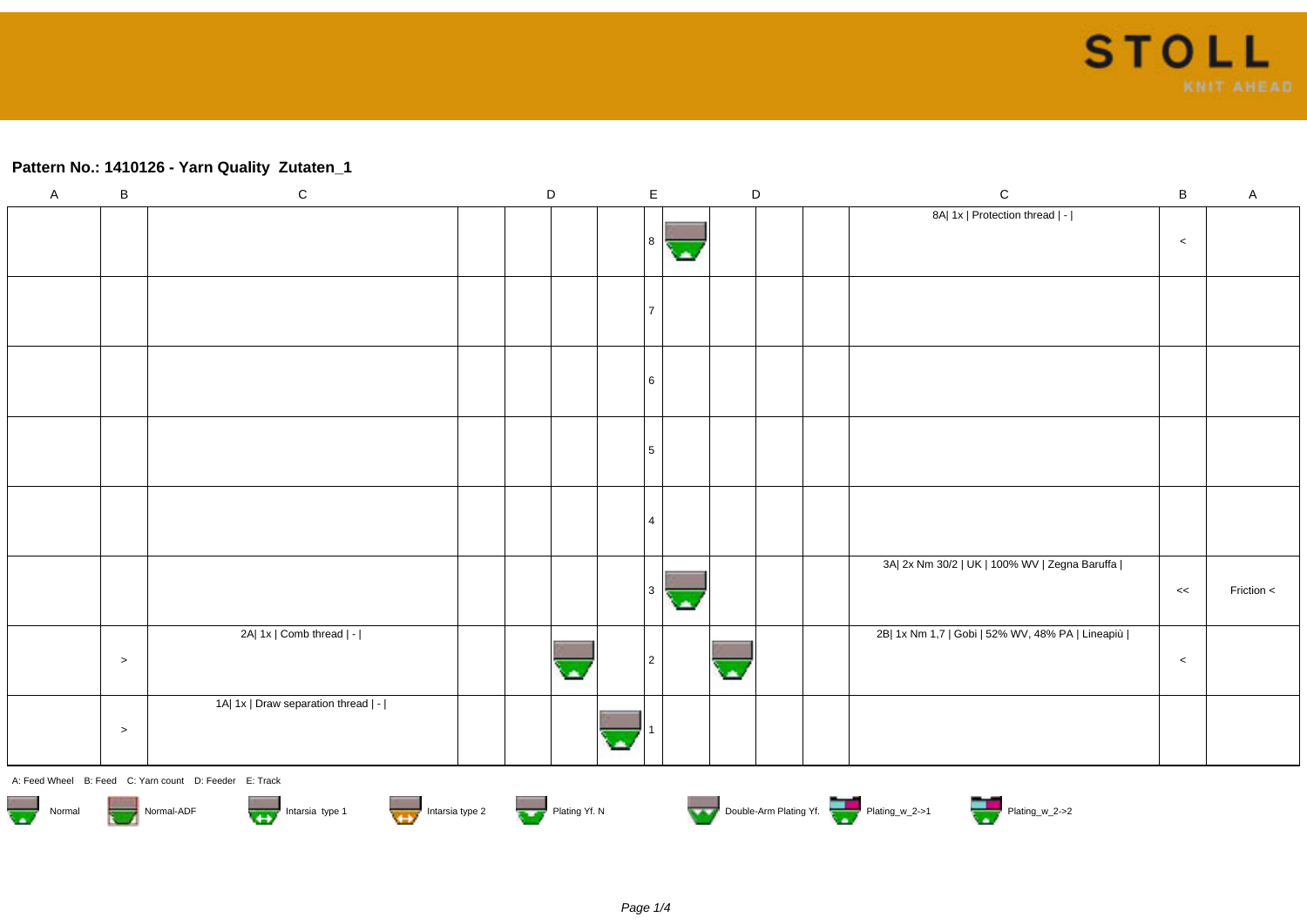## **Pattern No.: 1410126 - Yarn Quality Strickteil(e)**

| $\mathsf{A}$ | B                | $\mathbf C$                                                                                                                  | D |               | Е        |    | D | $\mathbf C$                                                                                                                  | B       | A            |
|--------------|------------------|------------------------------------------------------------------------------------------------------------------------------|---|---------------|----------|----|---|------------------------------------------------------------------------------------------------------------------------------|---------|--------------|
|              |                  |                                                                                                                              |   |               | <b>8</b> |    |   | 8A  1x   Protection thread   -                                                                                               | $\,<$   |              |
| Friction >   | $\boldsymbol{>}$ | 7A  2x Nm 30/2   UK   100% WV   Zegna Baruffa                                                                                |   |               |          |    |   |                                                                                                                              |         |              |
|              | $\geq$           | 6A  1x Nm 1,7   Gobi   52% WV, 48% PA   Lineapiù                                                                             |   |               |          |    | ٠ | 6B  1x Nm 30/2 + 2x Lycra 44 dtex, PA 44 dtex   UK + 3772X  <br>100% WV + 82,6% PA, 17,4% EA   Zegna Baruffa +<br>Zimmermann | <<      | Friction $<$ |
|              |                  |                                                                                                                              |   |               | .5       | a. |   | 5A  2x Nm 30/2   UK   100% WV   Zegna Baruffa                                                                                | <<      | Friction $<$ |
|              | $\,>$            | 4A  1x   Protection thread   -                                                                                               |   |               |          |    |   | 4B  1x Nm 1,7   Gobi   52% WV, 48% PA   Lineapiù                                                                             | $\,<$   |              |
| Friction >   | $>>>$            | 3A  1x Nm 30/2 + 2x Lycra 44 dtex, PA 44 dtex   UK + 3772X  <br>100% WV + 82,6% PA, 17,4% EA   Zegna Baruffa +<br>Zimmermann |   |               |          |    |   | 3B  2x Nm 30/2   UK   100% WV   Zegna Baruffa                                                                                | <<      | Friction <   |
|              | $\,>$            | 2A  1x   Comb thread   -                                                                                                     |   |               |          |    |   | 2B  1x Nm 1,7   Gobi   52% WV, 48% PA   Lineapiù                                                                             | $\,<$   |              |
|              | $\,>$            | 1A  1x   Draw separation thread   -                                                                                          |   |               |          |    |   | 1B  1x   Draw separation thread   -                                                                                          | $\,<\,$ |              |
|              |                  | A: Feed Wheel B: Feed C: Yarn count D: Feeder E: Track                                                                       |   |               |          |    |   |                                                                                                                              |         |              |
| Normal       |                  | Normal-ADF<br>Intarsia type 1<br>Intarsia type 2                                                                             |   | Plating Yf. N |          |    |   | Double-Arm Plating Yf.                                                                                                       |         |              |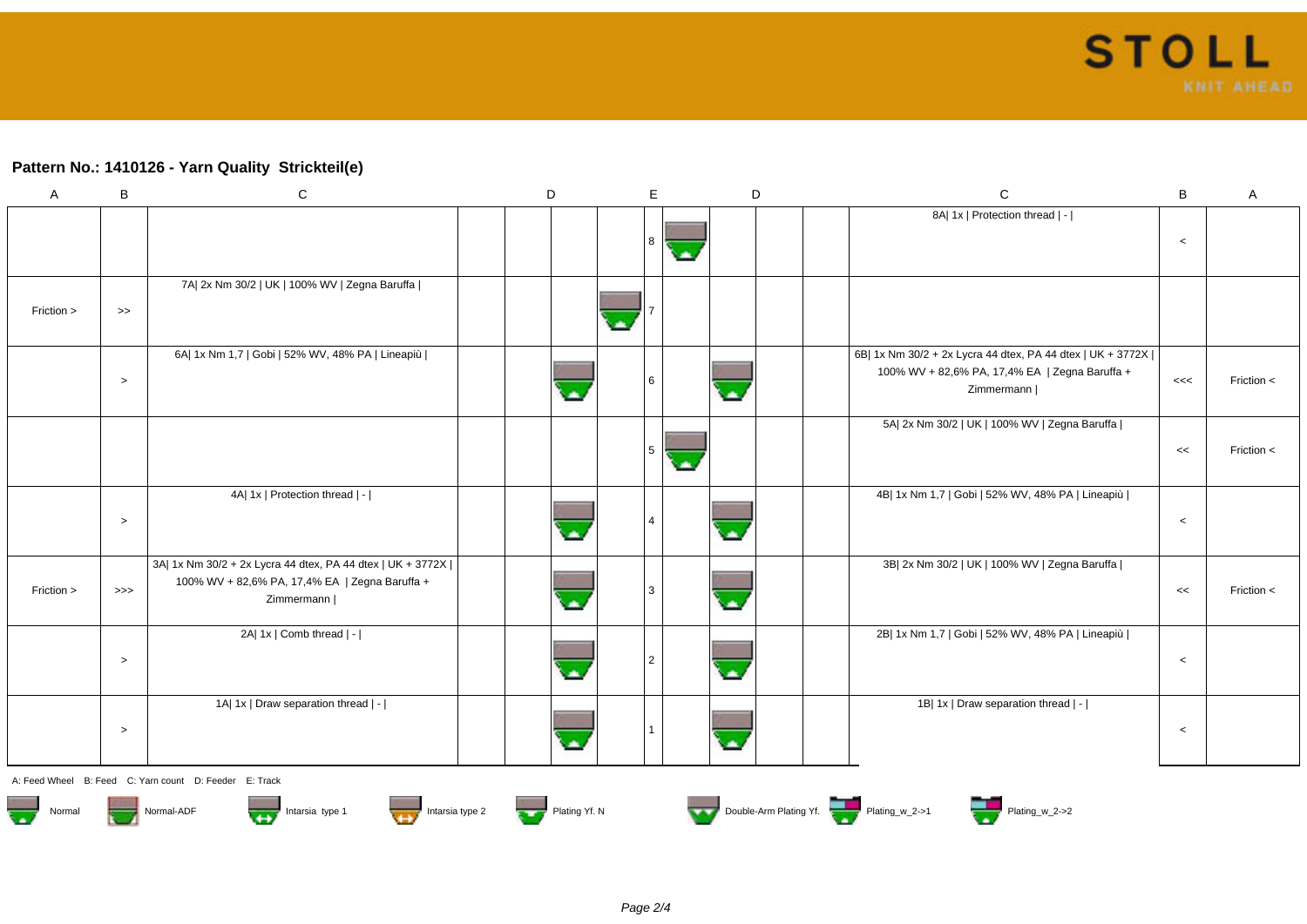## **Pattern No.: 1410126 - Yarn Quality Zutaten\_2**

| $\mathsf{A}$ | $\, {\bf B}$ | ${\rm C}$                                              | $\mathsf D$   |   | $\mathsf E$    | $\mathsf D$      |  | ${\bf C}$                                        | $\, {\bf B}$ | $\mathsf{A}$ |
|--------------|--------------|--------------------------------------------------------|---------------|---|----------------|------------------|--|--------------------------------------------------|--------------|--------------|
|              |              |                                                        |               |   |                |                  |  | 8A  1x   Protection thread   -                   |              |              |
|              |              |                                                        |               |   | 8              |                  |  |                                                  | $\,<$        |              |
|              |              |                                                        |               |   | <b>Sta</b>     |                  |  |                                                  |              |              |
|              |              |                                                        |               |   |                |                  |  |                                                  |              |              |
|              |              |                                                        |               |   | $\overline{7}$ |                  |  |                                                  |              |              |
|              |              |                                                        |               |   |                |                  |  |                                                  |              |              |
|              |              |                                                        |               |   |                |                  |  |                                                  |              |              |
|              |              |                                                        |               |   | 6              |                  |  |                                                  |              |              |
|              |              |                                                        |               |   |                |                  |  |                                                  |              |              |
|              |              |                                                        |               |   |                |                  |  |                                                  |              |              |
|              |              |                                                        |               |   | 5              |                  |  |                                                  |              |              |
|              |              |                                                        |               |   |                |                  |  |                                                  |              |              |
|              |              |                                                        |               |   |                |                  |  |                                                  |              |              |
|              |              |                                                        |               |   | $\overline{4}$ |                  |  |                                                  |              |              |
|              |              |                                                        |               |   |                |                  |  |                                                  |              |              |
|              |              |                                                        |               |   |                |                  |  | 3A  2x Nm 30/2   UK   100% WV   Zegna Baruffa    |              |              |
|              |              |                                                        |               |   | l 3<br>СA,     |                  |  |                                                  | <<           | Friction <   |
|              |              |                                                        |               |   |                |                  |  |                                                  |              |              |
|              |              | 2A  1x   Comb thread   -                               |               |   |                |                  |  | 2B  1x Nm 1,7   Gobi   52% WV, 48% PA   Lineapiù |              |              |
|              | $\geq$       |                                                        |               |   | $\sqrt{2}$     | $\blacktriangle$ |  |                                                  | $\,<$        |              |
|              |              |                                                        |               |   |                |                  |  |                                                  |              |              |
|              |              | 1A  1x   Draw separation thread   -                    |               |   |                |                  |  |                                                  |              |              |
|              | $\, > \,$    |                                                        |               |   |                |                  |  |                                                  |              |              |
|              |              |                                                        |               | ٠ |                |                  |  |                                                  |              |              |
|              |              | A: Feed Wheel B: Feed C: Yarn count D: Feeder E: Track |               |   |                |                  |  |                                                  |              |              |
|              |              |                                                        |               |   |                |                  |  | Double-Arm Plating Yf.                           |              |              |
| Normal       |              | Intarsia type 2<br>Intarsia type 1<br>Normal-ADF       | Plating Yf. N |   |                |                  |  |                                                  |              |              |